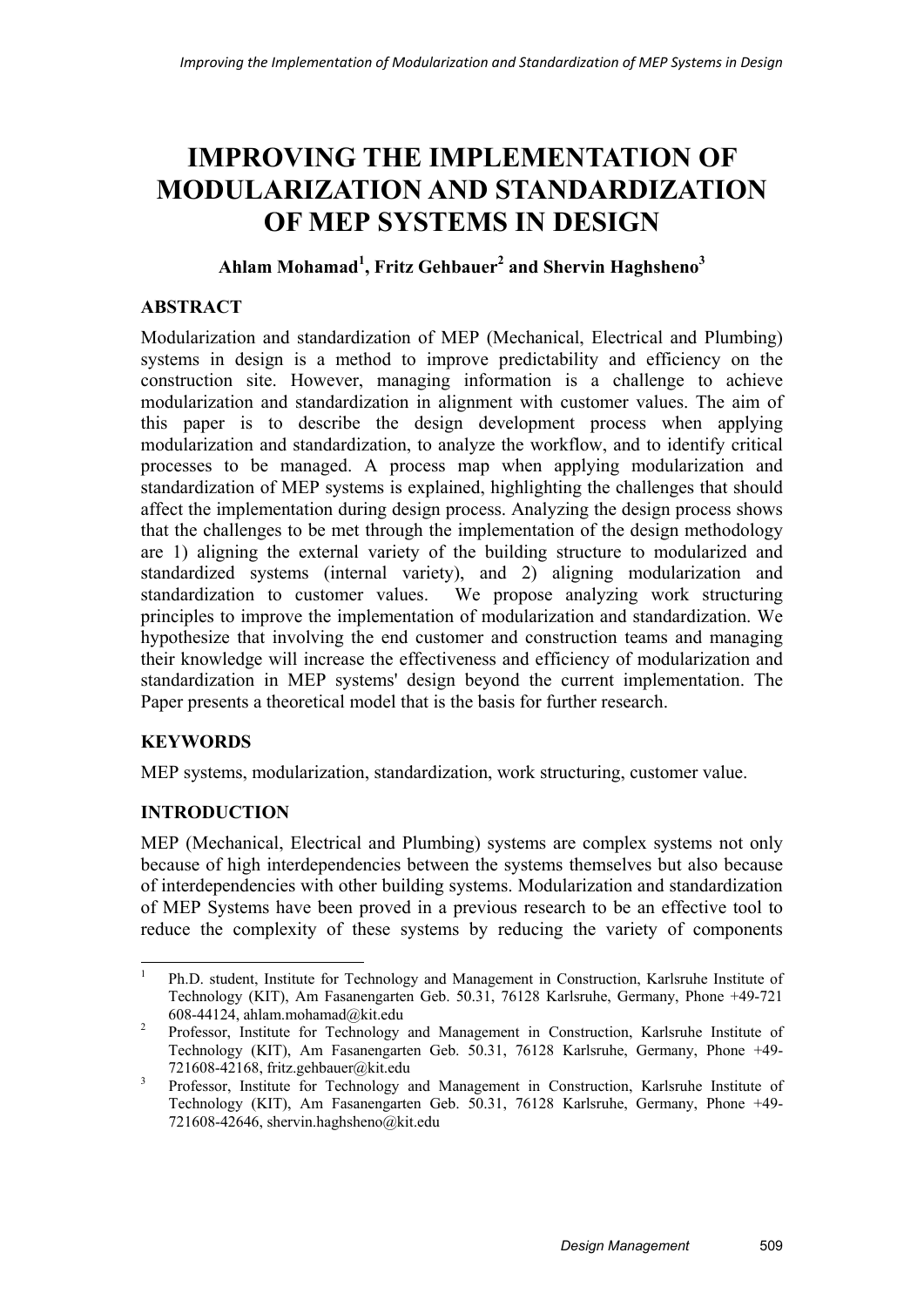through the design process (Mohamad et al 2013). The definition of modularization depends on the goal of it, whether it is in design, production, or use (Baldwin and Clark 2006). Standardization is "an extensive use of components, methods or processes in which there is regularity, repetition and a background of successful practice and predictability" (Gibb, 2001)

Although the benefits of modularization and standardization in production are high, the cause for limited application on MEP systems is possibly that these systems are highly interdependent. In the current situation, and according to interviews, contractors are accustomed to carry out the work according to their traditional methods and experiences, while modularization and standardization change the way the work is being carried out in design and construction. This causes sometimes changes in design during the construction phase. The production process of modularized and standardized MEP Systems is often not stable. Stabilizing the production process of MEP systems and improving quality of production process, high predictability for time and cost, and prefabrication's opportunities that can be derived from modularization and standardization of MEP systems are not considered effectively in the current assessment. Also, the benefits of modularization and standardization of MEP systems in improving the production process are often not harvested. Furthermore, the construction firms and end customers are either involved inadequately or not involved at all in the design process.

What is needed is increasing the efficiency and effectiveness by engaging the entire stakeholder, and restructuring the work of design and construction to improve the efforts to integrate product and process design when applying modularization and standardization.

We introduce in this paper a theoretical model to improve the implementation of modularization and standardization. First, we distinguish between different types of modularity as recognized in the literature, secondly, we review the concepts of work structuring and customer values, third, a workflow model is proposed, and fourthly, we make suggestions for future case study research.

# **LITERATURE REVIEW**

#### **MODULARITY TYPES**

Three types of modularity can be distinguished according to their goal: modularity-indesign, modularity-in-production and modularity-in-use (Baldwin and Clark 2006). Baldwin and Clark (2006) claim that the goal of modularity affects the way the modules are structured.

Modularity in design: Baldwin & Clark (2006) defined modularity in design as "modular-in-design if (and only if) the process of designing it can be split up and distributed across separate modules".

Modularity in production (process modularity): To achieve modularity in production, the specification of the components, for example its dimension, and functionalities are design rules for the manufacturing process (Baldwin and Clark 2006). Modularity in production supports mass customization and can be characterized as process modularity (Sako and Murray 1999). Baldwin and Clark (2006) argue that modularity-in- production of a system does not mean that the design of the system is modular. In modularity in production, making products will be easier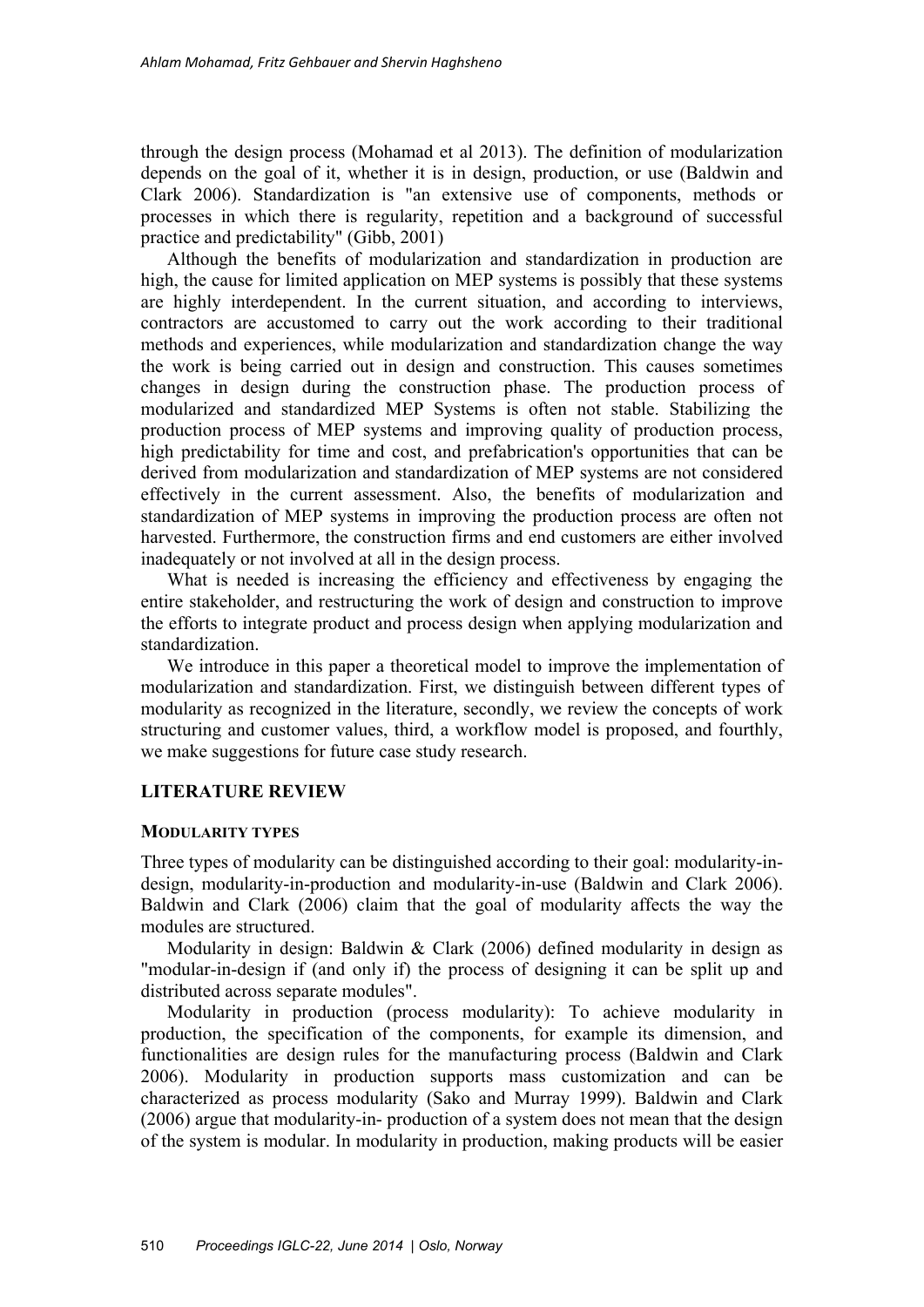by dividing manufacturing process into process modules or cells (Baldwin and Clark 1997). Process modules could be a large production cell or a work station in an assembly (Sako and Murray 1999)). Gershenson et al (1997) define manufacturing modularity as "the development of product modules with minimal dependencies upon other components in the product with regard to manufacturing process". They introduce a methodology for modular product design that depends on three issues: Attribute independence, process independence and process similarity.

Modularity in use is defined as "A system of goods is modular in use if consumers can mix and match elements to come up with a final product that suits their taste and needs" (Baldwin & Clark 2006).

We conclude that modular product design is the best way to achieve product variety while reducing production time (MCutcheon et al 1994). Modularization supports production and manufacturing because of reduced components and common interfaces (Gershenson and Prasad, 1997). Ulrich and Tung (1991) pointed that modularity is a relative property, and this depends on: 1) Similarity between the physical and functional architecture of the design, and 2) Minimization of incidental interactions between physical components. Also, greater modularization supports and facilitates standardization and interchangeability (Ulrich and Tung 1991).

It is essential to have a common understanding of modularity by all participants to improve the process of information exchange.

#### **DESIGN METHODOLOGY FOR MODULARIZATION AND STANDARDIZATION**

The design methodology presented in Mohamad et al (2013) is a design method to achieve modularized and standardized MEP systems. In this method, modularization aims to structure the building or parts of it into chunks, called modules, which sparsely interact, and standardization aims to group similar modules in one type of module, and tries to minimize the different types of modules. Modularization and minimization of module's types lead to changes in design. Changing the design includes reconfiguration and redesign of sub- systems or components.

Applying modularization and standardization to the design process of MEP systems involves many challenges that must be considered. One major challenge is finding repeatable sub-systems in the structure and aligning the external variety of the building structure with modularized and standardized systems (internal variety). This balance between the external and internal variety, between maximum standardization and flexibility (Gibb 2001) is responsible for the difficulty of applying modularization and standardization in the design process. Another challenge is the alignment of modularization and standardization to customer values. This alignment includes considering the quality of the end product and the requirement of the production process.

#### **CUSTOMER VALUES**

Modularization and standardization of MEP systems affect customer values, especially, end customer value and production process. The value for each end customer/user/owner is different (Mossman 2009). In addition, the end customer defines his precise requirements gradually during the development process of design. On the other side, modularization and standardization process is a continuous process through design. Applying modularization and standardization causes changing the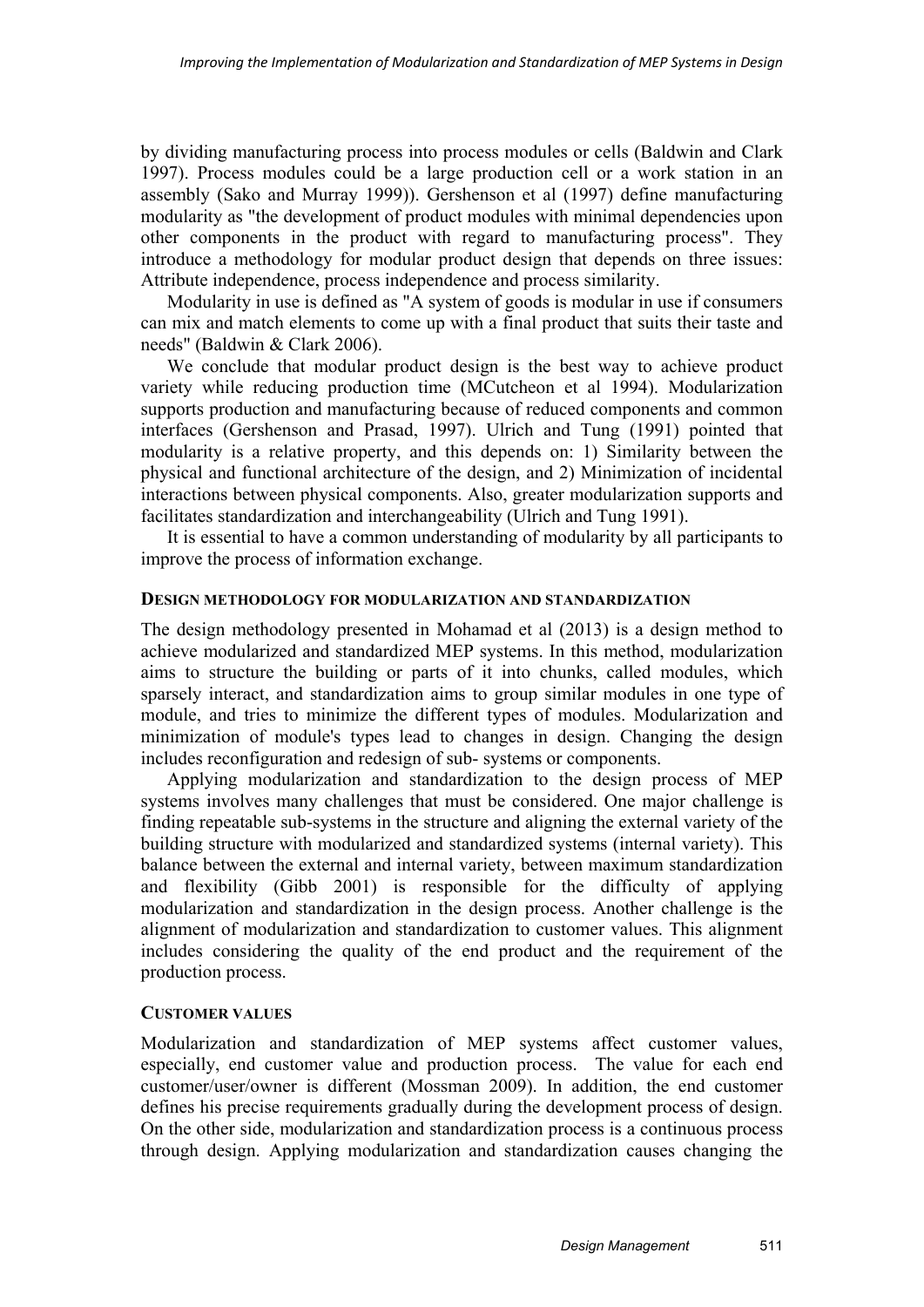configurations of MEP Systems, geometry, or dimensions. This affects the quality that must be evaluated and approved by the owner and/or user. It is expected to increase the value of the end customer through modularization and standardization. Thus, it is very necessary to involve the end customer/user/owner when applying modularization and standardization to achieve his value.

In the continuous improvement process by increasing modularization and standardization, the production process could be greatly affected. Thus, it will be more effective to evaluate the production process during the design process. The construction team can play an important role in developing solutions to increase modularization and standardization. "A considerable amount of detail design and engineering is implemented by specialty contractors and fabricators simply because the cutting edge of technology has progressively shifted in their hands" (Pietroforte 1995). Olson (1982) emphasizes that "We need more involvement of job-site managers, especially foremen, in the planning process".

The process of modularization and standardization emphasizes the need to analyze work structuring to integrate product and process design effectively.

## **WORK STRUCTURING**

Work structuring in lean construction is defined as "the development of operation and process design in alignment with product design, the structure of supply chains, the allocation of resources, and design-for-assembly efforts" with the goal of making "work flow more reliable and quick while delivering value to the customer" (Ballard 2000). The work structure is the "description of how work on a project will create a product that meets customer needs" (Tsao and Tommelein 2004). Tsao and Tommelein (2004) introduce a methodology to manage the relationships between design decisions and production process, and show the importance of work structuring as a way to manage bottlenecks that could appear in the production process.

## **LAST PLANER SYSTEM IN DESIGN**

Hamzeh et al (2009) show that Last Planner System (LPS) can be used in design to manage workflow, and they present the following practices of applying LPS in design according to Ballard (2000a), Ballard et al. (2007), and Ballard et al. (2009): "(1) plan in greater detail as you get closer to performing the work , (2) develop the work plan with those who are going to perform the work, (3) identify and remove work constraints ahead of time as a team to make work ready and increase reliability of work plans (4) make reliable promises and drive work execution based on coordination and active negotiation with trade partners and project participants, and (5) learn from planning failures by finding the root causes and taking preventive actions".

## **RESEARCH HYPOTHESES AND RESEARCH METHOD**

Applying work structuring principles can improve the efficiency and effectiveness of modularization and standardization of MEP Systems in design to harvest the benefits of them. Our hypothesis is: Integrating and managing the knowledge of contractors and users increases the effectiveness and efficiency of modularization and standardization of MEP systems.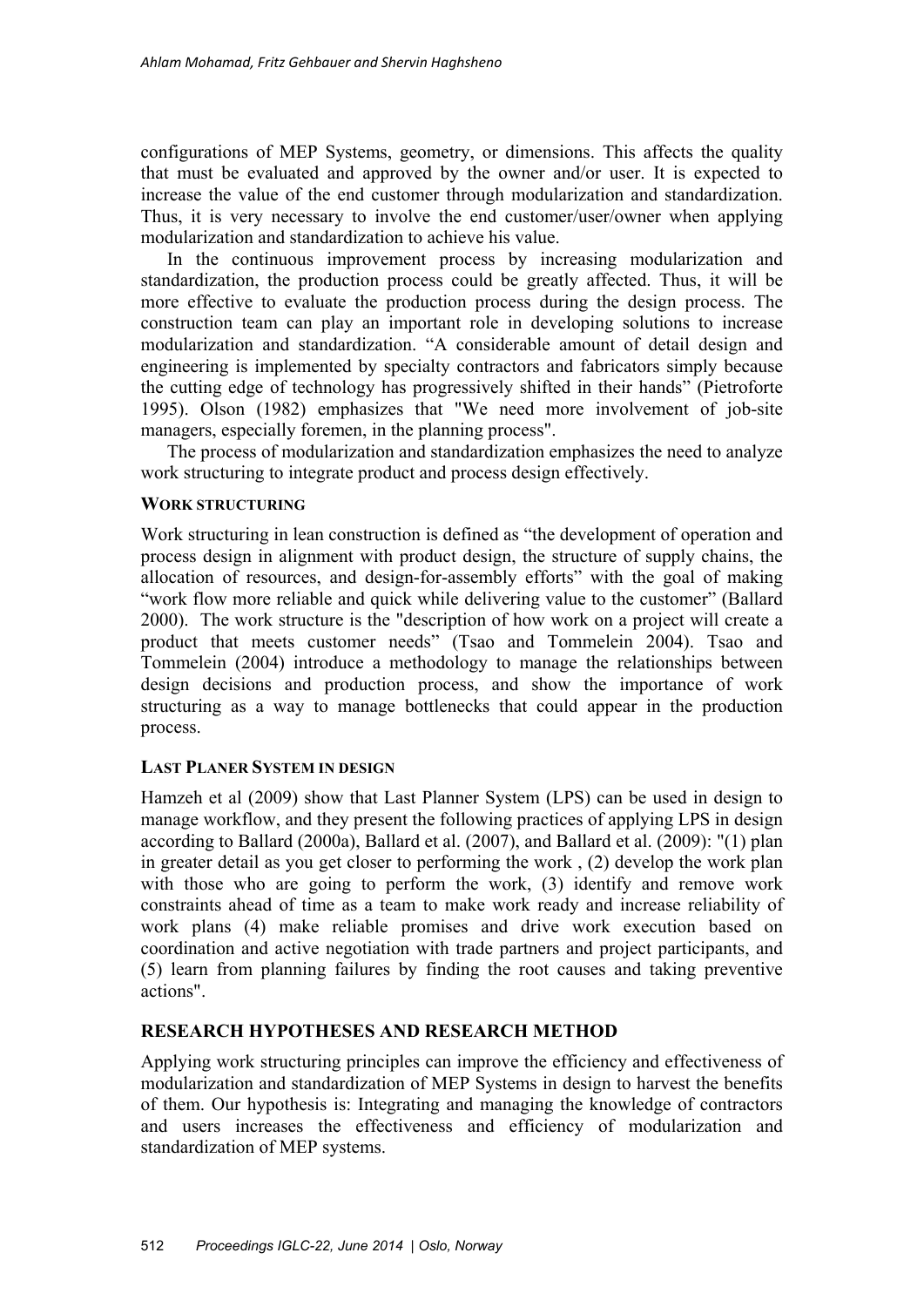The research method is based on analyzing the design process to identify the challenges and potentials to increase the efficiency of modularization and standardization. The proposed theoretical model is built upon a previous case study, literature review and analysis on "MEP systems", "Modularization and standardization", and "Lean construction". It must be validated through further case studies.

#### **DESIGN METHOD-WORKFLOW MODEL**

Applying modularization and standardization to the design process of MEP systems requires using new criteria in evaluating the design options. The implementation must begin early in design. The geometry of the design concept plays an important role, and it is a basis to develop MEP systems with high modularization and standardization. This early process increases the flexibility to develop modularized and standardized MEP systems later greatly.

In a previous paper (Mohamad et al 2013), a design methodology was introduced through a case study. The design methodology defines the building "product" in a three-level hierarchy as follows: 1) Building geometry, 2) Space utilization, 3) Configurations and components. This classification into three-level hierarchy is based on their effects on modularization and standardization of MEP systems, and on the developing process in design. The generality of the design methodology remains to be tested by future research. A workflow model depending on the three-level hierarchy is explained in the following sections as basis to investigate the hypothesis:

#### **Level 1: Building geometry**

Building geometry has reference points to MEP Systems (Khanzode 2011). Therefore, building geometry must be analyzed as a basis for designing and structuring the MEP systems. The work in this phase includes:

- Developing building geometry, and defining a grid system: Defining the grid system helps developing modules later and facilitates standardization process within and between the modules. The modules are spatial chunks of the building where any geometrical element (some typical elements like share walls, columns and facade elements) is only contained within the boundaries of one chunk. The boundaries of the chunks are identified through the grid system. A standardized grid system is a grid system with possibly identical grid fields. The size of the grid fields must be made in a way that allows for maximum modularized and standardized geometrical model. Many design alternatives could be generated. It is important to note that it is difficult to standardize the grid system completely, but it will be tried in a continuous improvement process to increase standardization of the grid system. An initial grid system and initial positions of the geometrical elements must be developed.
- Modularization process: The position of every element of the building must be checked, whether it is located completely in one field, or on the gridline, or none of both. This is the basis for a communication process in design to reposition the elements that are not completely in one field or on the gridline. The undesired position of one building element could be according to the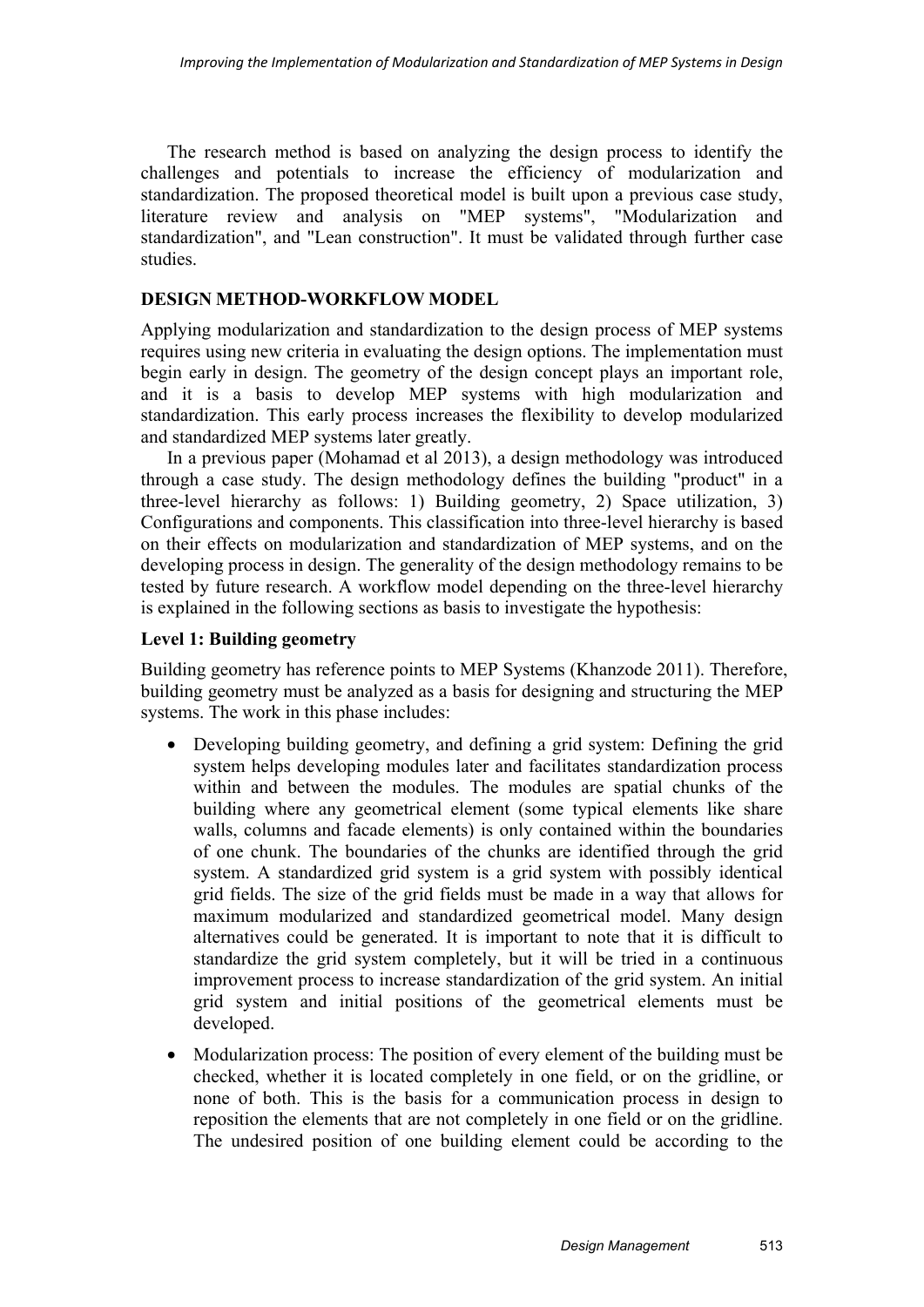chosen building element itself in this place or to the grid system itself, etc. The task of the communication process is to identify the best option of changing to increase modularization through: 1) Identifying the elements that must be changed to get a modularized grid system. 2) Identifying the causes of nonmodularized grid system. 3) Discussing the possibilities to modularize the building structure. 4) Implementing the options of change.

Thus, modularization process is an iteration process, and can be managed through reliable promising cycle of last planer system. The conditions of satisfaction are defined through the effects of performing one option on building quality and constructability. Therefore, integrating the end customer and construction team in this process is very important. Modularization process can be defined as: increasing modularization of geometry while considering the constraints of constructability and building quality.

- Defining module types: A module type contains similar modularized chunks. The task is to define the similarities between the modules, and then to group them in module types. Different similarity degrees and types could be resulted. The process of defining module types causes iterations in design and it is a source for the learning process to improve iterations through modularization process.
- Standardization processes: the standardization process consists of two steps: 1) Eliminating the differences within one type of modules by aligning the structure of chunks that belongs to the same type of modules by making small changes in the geometry. 2) Reducing the types of the modules by reducing the differences between the different types of modules. Standardization process depends greatly on the experience of the designer and it is an iterative process. The task is to identify the differences within and between the module types and to analyze the possibilities to eliminate or reduce these differences from the customers' perspectives. The question is: What types (kinds) of differences could be reduced or eliminated? The cycle of reliable promising of the Last Planner System helps performing and evaluating the options of changing the design in a reliable manner. The conditions of satisfaction are eliminating or reducing the differences within and between module types without reducing quality and constructability. The following flowchart in figure (1) summarizes the work in the first level of the hierarchy.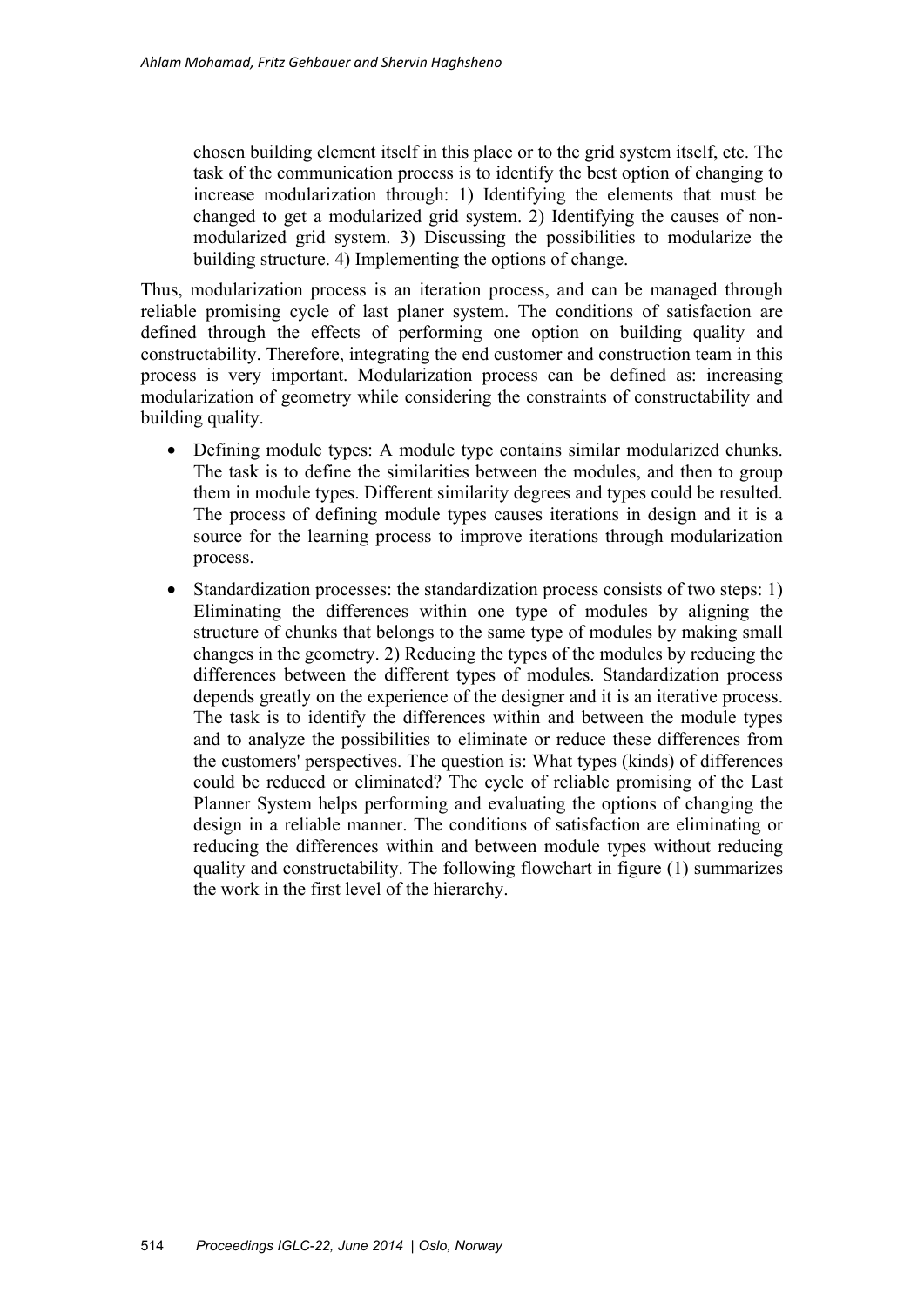

Figure 1: Working in Level 1- Building geometry

## **Level 2: Space utilization**

Utilization is the foundation for developing MEP systems and components in the design process. Modularization and standardization processes are explained as follows:

• Modularization process: this aims to align boundaries of spaces that have different (or similar) utilizations to the interfaces between fields of the grid system (Mohamad et al 2013). A module is a chunk of the building with a certain space and boundaries aligned to the boundaries of the grid system. One utilization space may include one or more fields of the grid system. Many types of modules could be developed. Modularization process includes adapting the utilization spaces, so that their boundaries are aligned with the interfaces of the grid system, or adapting the grid system itself to be aligned with the boundaries of the utilization spaces. Modularization process includes: 1) Comparison the grid system spaces and its interfaces to utilization spaces. 2) Developing options to change the design and define modules. 3) Many options could be developed. 4) Performing the options in a reliable promising cycle of the last planer system. ) Evaluating the results in terms of quality and constructability. 6) Developing types of modules.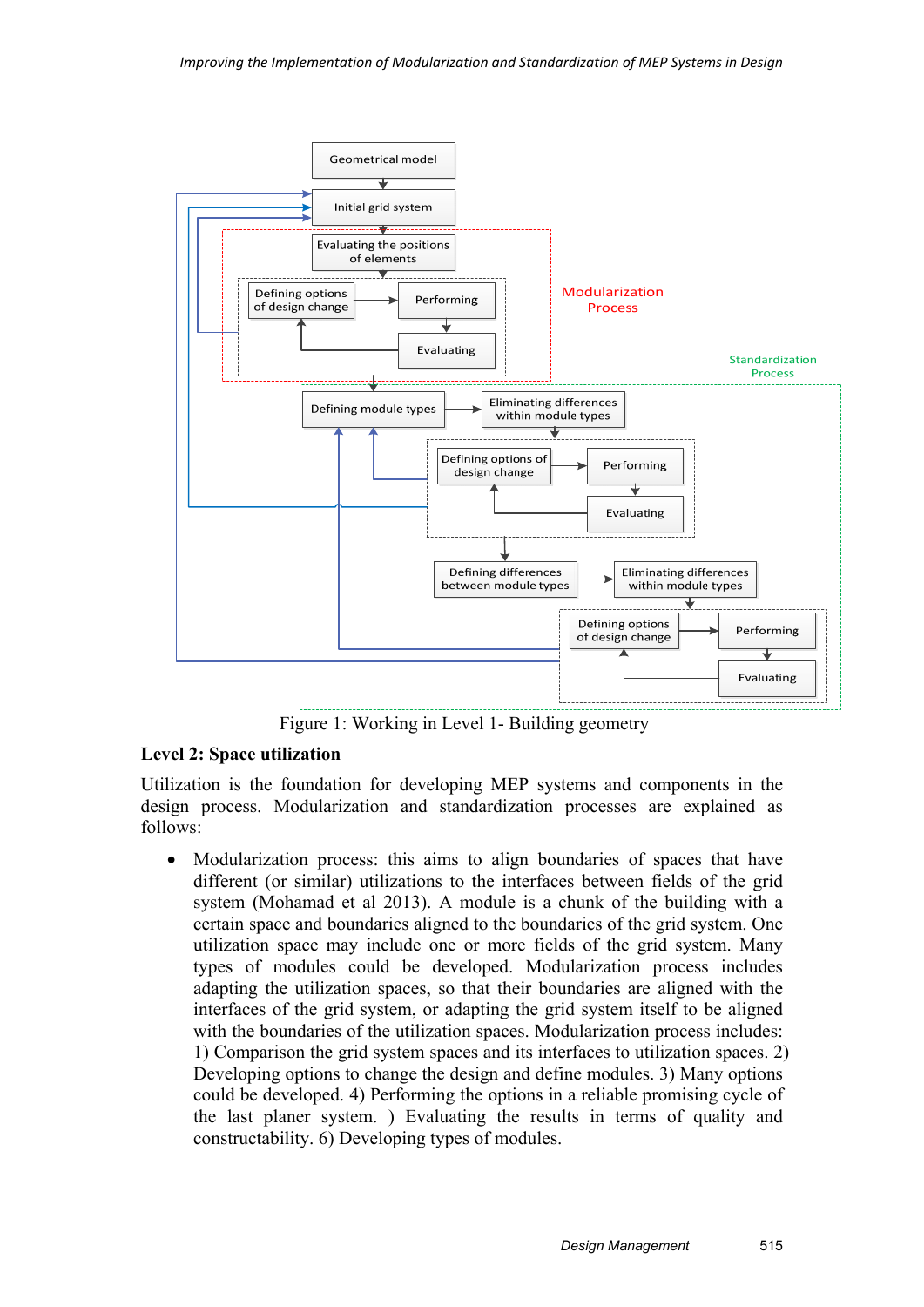• Standardization process: Standardization process includes, as in the previous level, standardization within one type of modules and standardization between different types of modules. The definition of types of modules depends on the components of the modules, which are: dimensions of the spaces of the modules (building's chunks), interfaces, and utilization of the spaces. One type of modules includes chunks of the building that have similar components. The process of defining types of modules affects the iterations in design greatly. Therefore, great attention must be paid in this process through participation of all stakeholders. Through standardization process many options could be developed to adapt the structure of the building as changing dimension of spaces, or changing types of utilization of some spaces. The following flowchart in figure (2) summarizes the work in this level of the hierarchy, where the iterations that can emerge between this level and the previous level are not shown:



Figure 2: Work in level 2- space utilization

#### **Level 3: Configurations and components**

MEP systems have interfaces not only with the other building systems as the structural system, but they have interfaces between each other. Analyzing these interfaces is essential through the design process to identify the sequence of systems' design and the reciprocal dependency within the design process. This dependency affects modularization and standardization processes and needs further research.

The aim is to align boundaries of systems to boundaries of fields of the grid system (Mohamad et al. 2013) and to restrict the design dependencies of the MEP systems to boundaries of fields of the grid system. These affect typically the production process and supply chains. Therefore also in this level participation of all stakeholders is important to develop and to evaluate the design options in alignment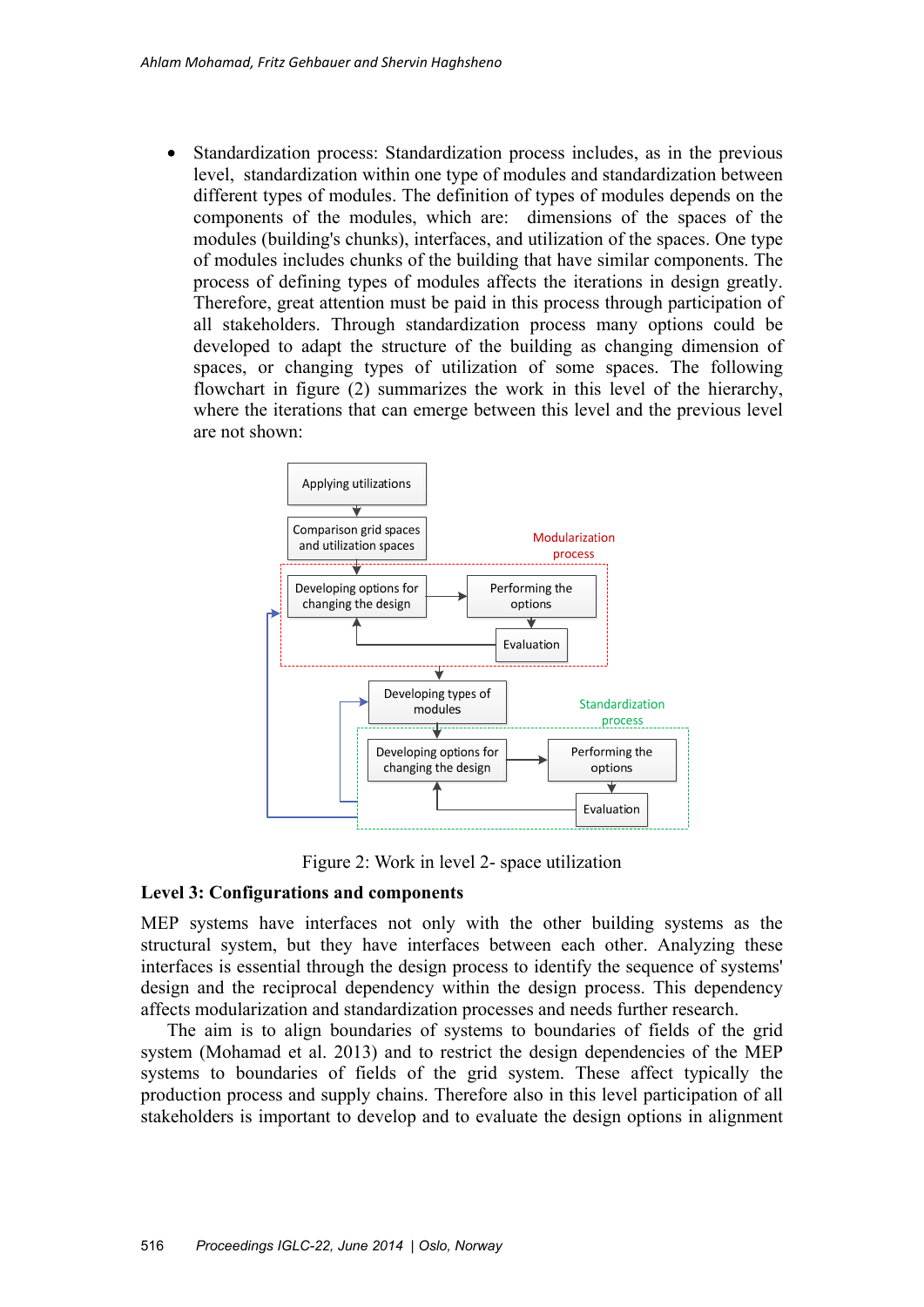with all customer values. Application of Last Planer System can facilitate this process greatly. The work in this level is similar to the work in the first two levels.

During modularization and standardization of the MEP systems, some parameters could be changed as: 1) Dimension of components (in some cases oversized components). 2) Configuration of the components and sub-systems. 3) Sequence of production process, this includes also analyzing the type of material to be used.

The following diagram in figure (3) represents the work in this level, where the iterations that can emerge between this level and previous levels is not shown.



Figure 3: Work in Level 3- Configurations and components

# **CONCLUSION AND FUTURE RESEARCH**

The workflow model shows the need to analyze work structuring principles when applying modularization and standardization to MEP systems' design. Involving the end customer/owner/user in the design process and integrating the knowledge of the construction teams to develop and evaluate the systems' structures from the constructability perspective can increase the effectiveness of modularization and standardization beyond the current implementation. This helps the participants in the design process to improve their efforts to integrate product and process design when applying modularization and standardization.

Applying Modularization and standardization in MEP design requires managing the knowledge of the participants to increase the efficiency in design process. Reliable promising cycle of the last planer system could be used to manage this knowledge. Future research includes making case studies to validate the proposals.

## **REFERENCES**

- Ballard, G. (2000). "Lean Project Delivery System™." Lean Construction Institute White Paper-8 (Revision 1). Lean Construction Institute, Ketchum, ID, Sept 23, http://www.leanconstruction.org/pdf/WP8-LPDS.pdf.
- Ballard, G. (2000a). The Last Planner System of Production Control. Ph.D. Diss., Faculty of Engineering, School of Civil Engineering, University of Birmingham, UK.